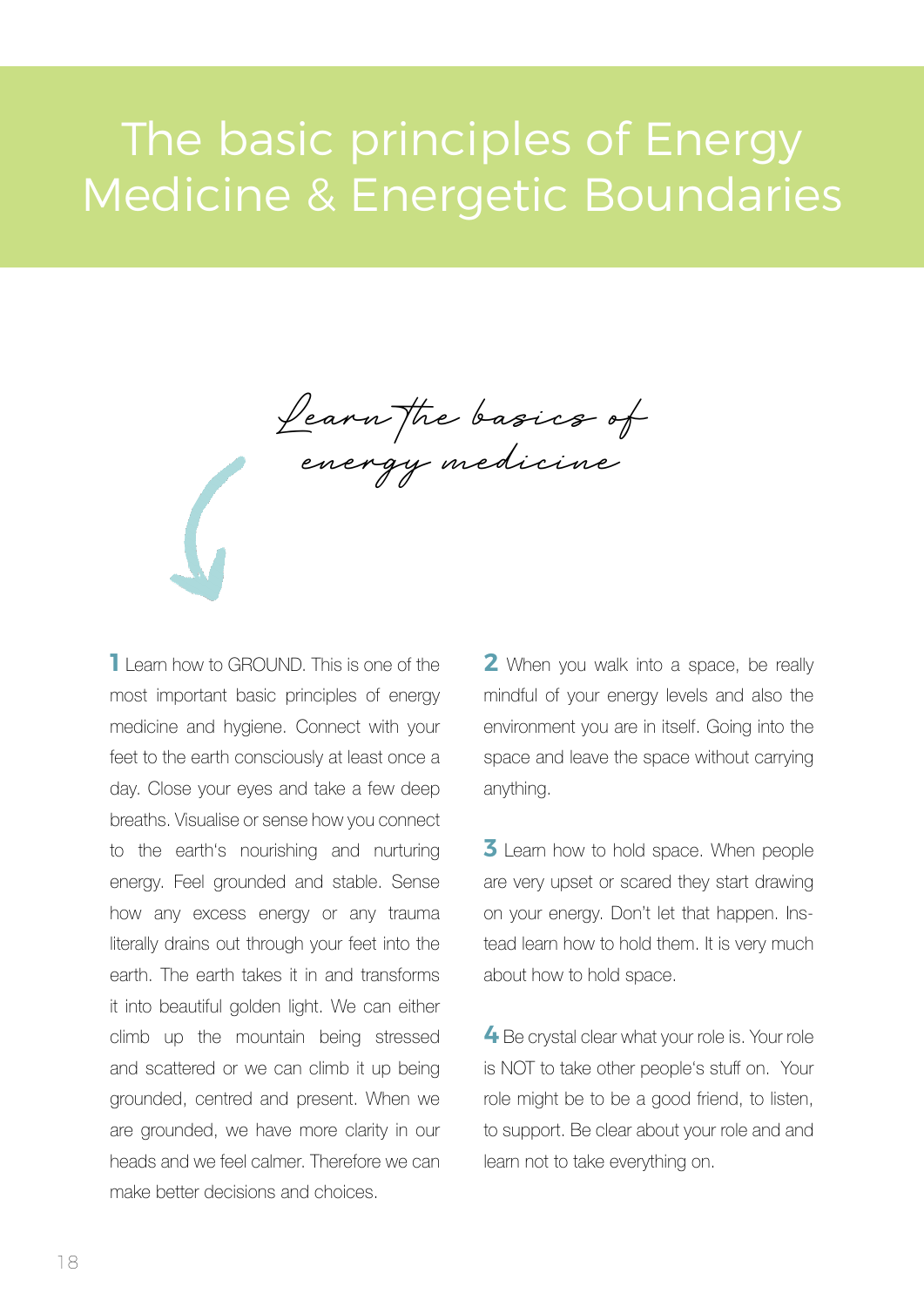Sometimes the path isn't clear…and then we go back to basics and we start to build really clear basic building blocks. Sometimes we have to be really gentle.

"